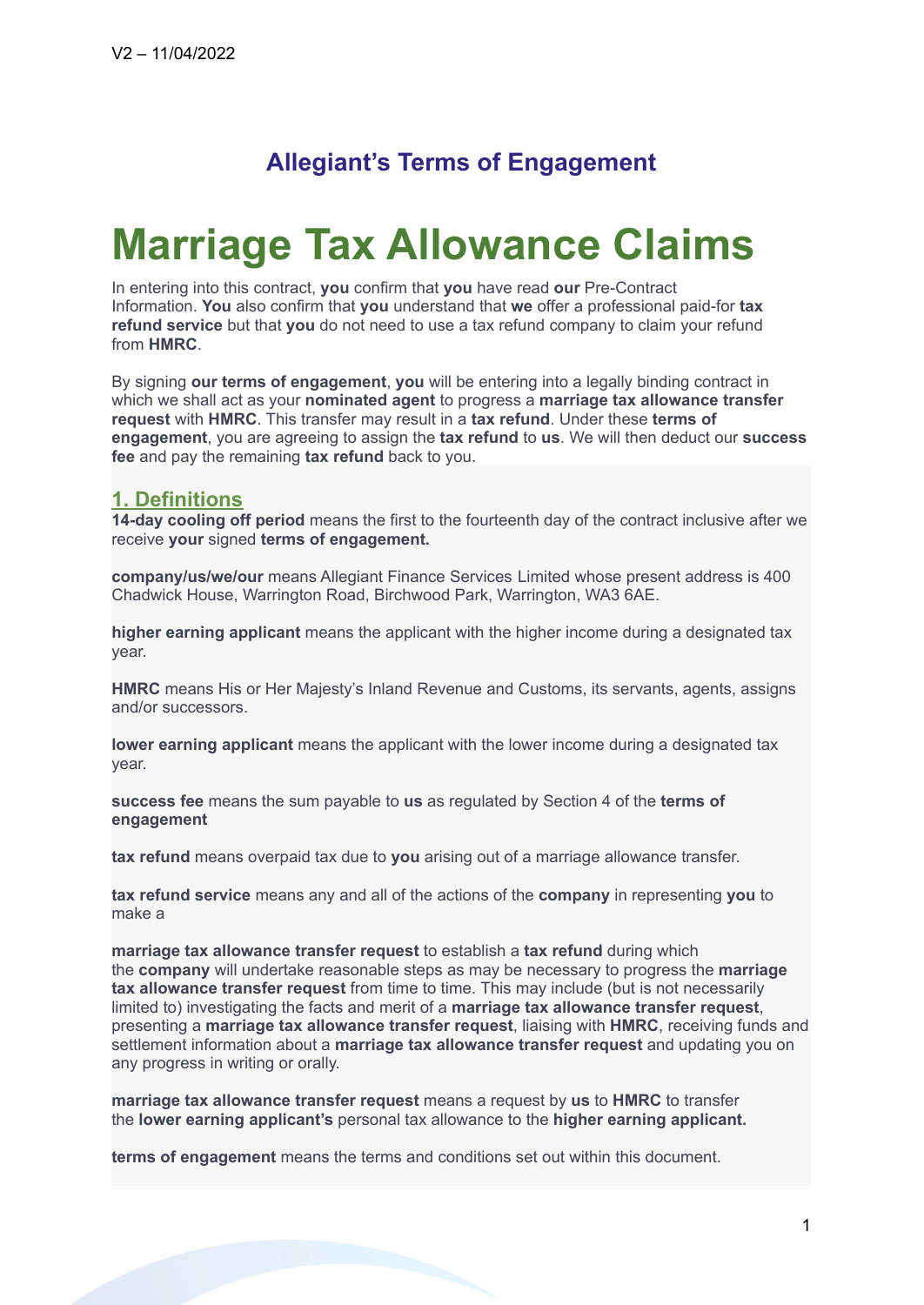**you/your** means both the **lower earning applicant** and **higher earning applicant** signing the **terms of engagement**, or where the signing person is acting as a power of attorney or agent, the person on whose behalf they act.

# **2. Our Role**

*What we will do*

2.1 In performing the **tax refund service**, **we** will exercise the reasonable skill and care expected of a reasonable tax refund agent and maintain all relevant permissions to enable **us** to perform **our** role lawfully.

2.2 Once **we** are in receipt of appropriate information and documentation from **you**, **we** will submit a **marriage tax allowance transfer request** to **HMRC**, their servants or agents.

2.3 **We** will communicate with **you** by email, post, SMS, via **our** website portal and/or orally (including by telephone).

2.4 **We** will update **you** when there is a material update.

2.5 **We** will take instructions from **you** where they are necessary.

2.6 **We** will reasonably assume that information and calculations provided by **HMRC** are accurate.

#### *What we will not do*

2.7 We are a claims management company. We do not provide tax advice whatsoever and nothing on **our** website, literature or any correspondence we have with **you** or **HMRC** should be taken as such or be inferred as assuming such a duty in any circumstances. We provide information on a non-advice basis only.

2.8 Notwithstanding **our** appointment as a nominated agent at **HMRC**, we will not assess **your** eligibility for a tax adjustment outside of a marriage tax allowance transfer request.

# **3. Your commitments to us**

3.1 **You** acknowledge that **we** do not provide tax advice and that it is up to **you** to decide if a **marriage tax allowance refund request** will be financially beneficial.

3.2 **You** confirm that **you** have not applied for a **marriage allowance tax transfer request** previously, or where **you** have, that this has been brought to **our** attention and that all relevant correspondence and documentation will be passed to **us** promptly.

3.3 **You** agree that **we** are appointed as **your** exclusive representative for the purpose of delivering the **tax refund service**, meaning that at no time during the **terms of engagement** will **you** (i) have an ongoing contract with another representative relating to the **marriage tax allowance transfer request**; or (ii) attempt to liaise with HRMC regarding the **marriage tax allowance transfer** or **tax refund** without cancellation (see Section 5).

3.4 **You** agree not to contact **HMRC** to withdraw **our** authority to provide the **tax refund service** without first cancelling with **us**.

3.5 **You** agree to provide **us** with prompt information about **your** personal details and financial situation as **we** may reasonably require in order to provide the **tax refund service** and to immediately inform **us** of any change of information during the course of the **tax refund service**.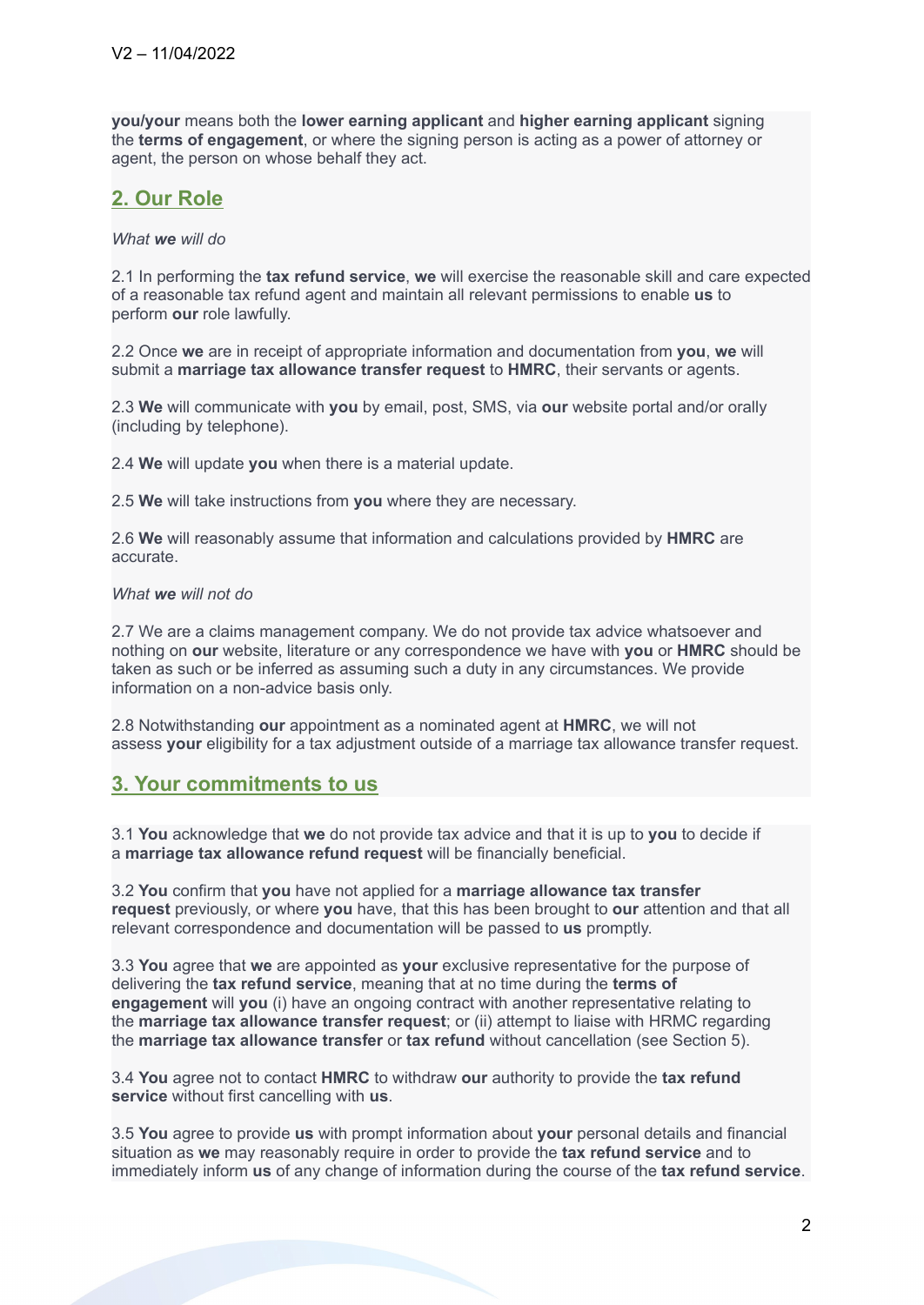3.6 **You** agree to complete and sign all paperwork necessary to provide **us** with authority to pursue the **marriage tax allowance transfer request.**

3.7 **You** agree to provide **us** with the documentary evidence reasonably required to investigate and/or pursue the **marriage tax allowance transfer request** including (but not limited to) P60s, bank statements and wage slips. **You** further agree to provide **us** with identity verification (e.g., passport, driving licence etc), where we require this.

3.8 **You** agree to inform **us** immediately should **HMRC** contact **you** directly to discuss the **marriage tax allowance transfer request** or make a payment to **you** directly.

3.9 In the circumstances where **HMRC** pays **you** directly, **you** agree to pay the **success fee** (see further Section 4).

3.10 **You** agree that we may use the services of a third-party agency in order to verify **your** identity and that this may leave a search footprint on **your** credit file. To enable **us** to comply with Anti Money Laundering legislation, **you** agree we may withhold payment from **you** until **we** have verified **your** identity.

3.11 **You** acknowledge that where **we** provide timescales or estimated calculations to **you** that these are for guidance only and not guaranteed or warranted.

3.12 **You** agree to **us** processing **your** data in line with **our** Privacy Policy, which is available on our website.

3.13 **You** agree to be jointly and severally liable for our **success fee**.

#### **4. The success fee**

4.1 The **success fee** is 42% inclusive of VAT calculated of the **tax refund**. We operate on a No Refund, No Fee basis, meaning that **you** will not have to pay a success fee unless **you** receive a **tax refund**.

4.2 **You** agree that **HMRC** will pay **us** the **tax refund** directly, and that we shall deduct **our success fee** from the **tax refund** and forward **you** the balance within 7 days. We retain the discretion to pay **you** by cheque or bank transfer. Please note cheques will only be sent to the address we hold on record for **you**.

4.3 Where we receive a **tax refund**, but **you** fail to cash a cheque or provide valid bank details thereby denying **us** the ability to transact the balance due to **you**, **you** agree that where we have made reasonable endeavours to contact **you** without success, we shall pay the balance to a charity after 12 months and that upon **us** making such a payment our liability to pay **you** the balance shall be wholly discharged.

4.4 If there is a need for a replacement cheque or additional bank transfer attempt which is not caused by **our** fault, we reserve the right to deduct any cheque stopping fee or additional transfer charge which **our** bank charges **us** from **your tax refund**.

4.5 If **HMRC** pay **you** directly, **you** agree to pay **us** the **success fee** without undue delay upon receipt of the **tax refund** paid to **you**.

4.6 Where the **tax refund** is paid in separate parts or part paid (for whatever reason), **we** reserve the right to raise interim or modified invoices relating to the amount received by **you**.

# **5. Cancellation rights**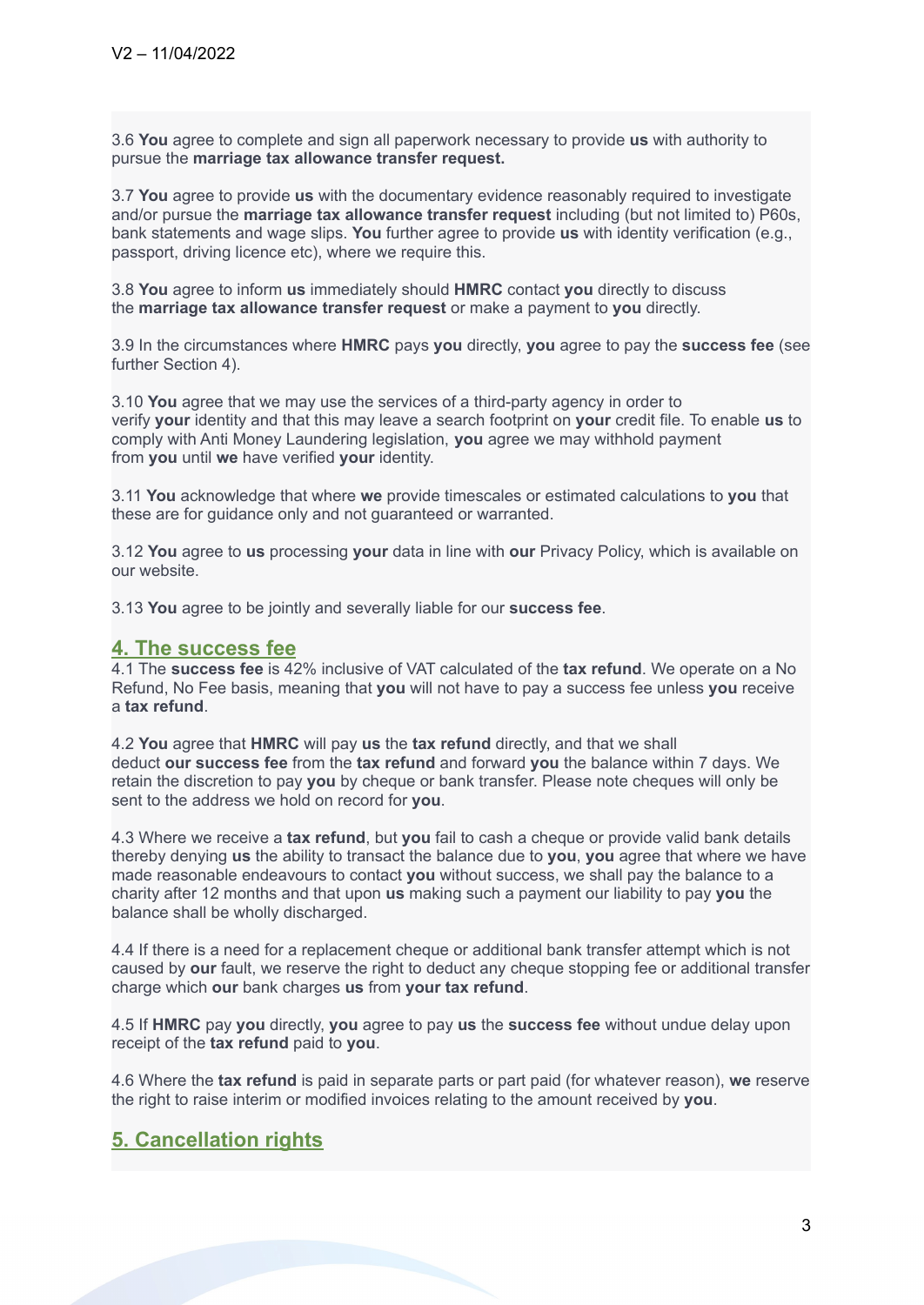5.1 **You** may cancel the **marriage tax allowance transfer requests service** without charge within the **14 day cooling off period**. **You** can serve notice of cancellation as follows:

- by post: Allegiant Finance Services Limited, Freepost RTYU–XUTZ–YKJC, 400 Chadwick Ho**us**e, Warrington Road, Birchwood Park, Warrington, WA3 6AE;
- by email: helpdesk@allegiant-finance.co.uk;
- by telephone: 0345 544 1563; or
- online at <https://allegiant.co.uk/legal/cancellation>

We may ask **you** why **you** are cancelling and **us**e this information for service improvement. However, **you** are under no obligation to tell **us** why **you** cancelled.

5.2 Where **you** cancel the **marriage tax allowance transfer requests service**, we will come off record as **your nominated agent at HMRC** and discontinue the **marriage tax allowance transfer request**.

5.3 After the expiry of the **14-day cooling off period**, we offer a fair cancellation policy. There is no charge for cancellation unless **our marriage tax allowance transfer requests service** results in a **tax refund** in which circumstances **our success fee** would be due in the usual way.

5.4 **We** may cancel the **terms of engagement** (and therefore **our** obligation to perform the **tax refund service**) where we do not have sufficient confidence that a **marriage tax allowance transfer request** has sufficient merit, where the **tax refund service** would be uneconomical for the **company** or where an actual or potential regulatory or commercial conflict of interest arises. Where **we** cancel pursuant to this clause, there will be no charge.

# **6. Complaints**

6.1 The provision of our **tax refund service** is an unregulated activity and therefore outside the jurisdiction of the Financial Conduct Authority and Financial Ombudsman Service. Complaints shall be assessed internally and may be made either:

- by post: Allegiant Finance Services Limited, Freepost RTYU–XUTZ–YKJC, 400 Chadwick Ho**us**e, Warrington Road, Birchwood Park, Warrington, WA3 6AE;
- by e-mail: helpdesk@allegiant-finance.co.uk; or
- by telephone: 0345 544 1563.

# **7. Limitation of our liability**

7.1 **We** will not be liable for any costs or losses caused to **you** as a result of:

- 1. **your** lack of co-operation;
- 2. **your** failure to read and understand the documentation that **we** have provided to **you** where; such information is reasonably clear or where **you** could have taken steps to clarify information;
- 3. **your** failure to give **us** accurate or up to date information in a timely manner;
- 4. delays or loss of information caused by **your** or **our** use of postal, telephony or email service providers;
- 5. matters that **we** cannot reasonably control;
- 6. losses which cannot be reasonably foreseen or which **you** could have taken steps to mitigate;
- 7. the loss of any entitlement due to time limits imposed for remarriage tax allowance transfer requesting previous years' tax (we do not warrant timescales);
- 8. anything outside the scope of **our** instruction. For the avoidance of doubt, **our** instruction relates solely to assisting with a marriage allowance tax transfer. **We** do not provide tax advice or owe obligations to assess possible other tax refunds or anomalies;
- 9. **We** are not liable should **you** fraudulently sign or provide a partners details resulting in an unauthorised tax refund and unauthorised use of **our tax refund service**.